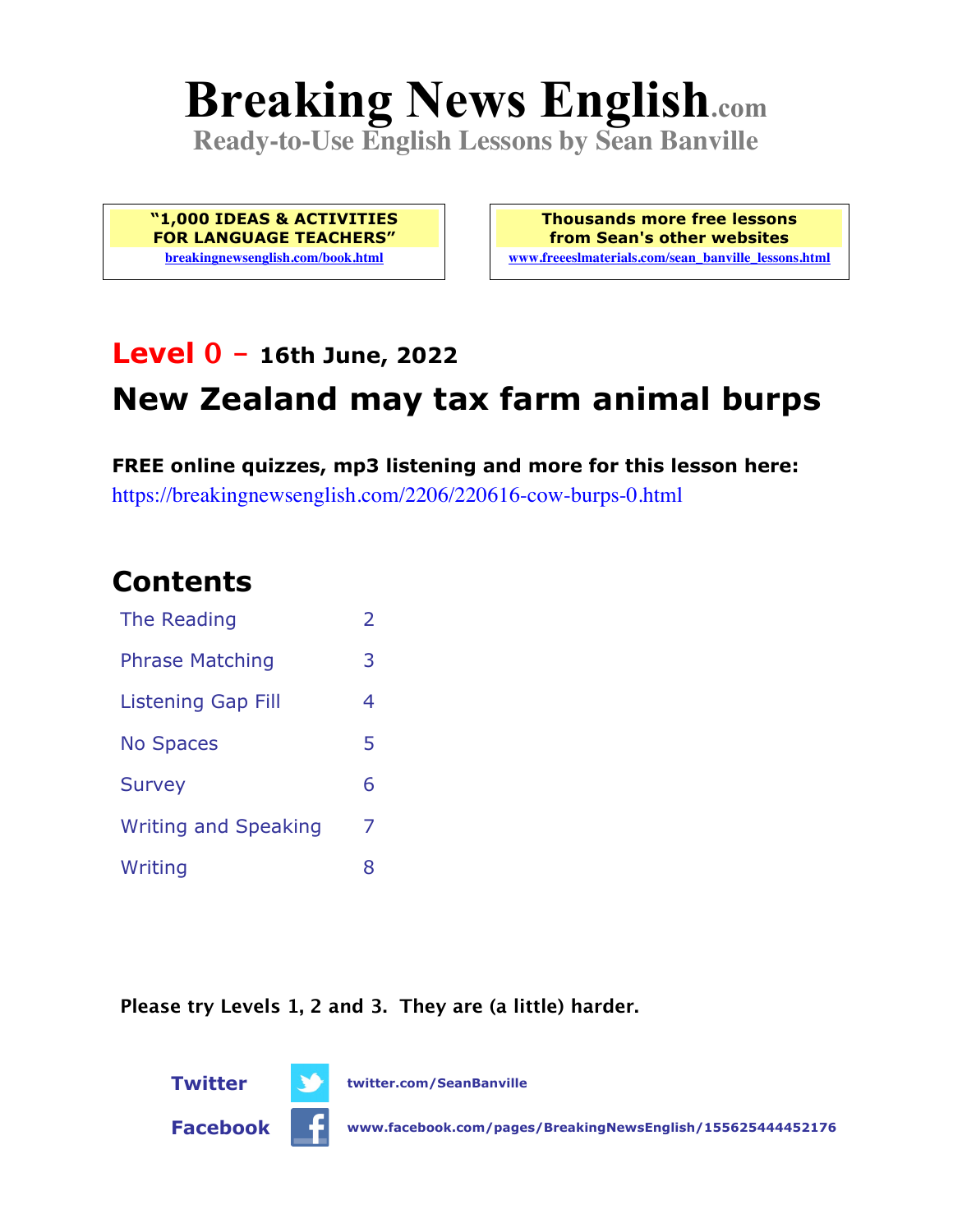# **THE READING**

From https://breakingnewsenglish.com/2206/220616-cow-burps-0.html

 New Zealand wants a tax on burping and farting sheep and cows. Burping and farting creates a lot of methane. This is a damaging greenhouse gas. The new "burp tax" would start in 2025. New Zealand has over 26 million sheep. New Zealand says it needs to cut the amount of methane it puts into the atmosphere.

 Farming and burping cows make up 14.5 per cent of greenhouse gasses. Farmers will change how they farm. Cows may have to eat seaweed instead of grass to lower emissions. They may also have to wear masks. Farmers will also plant more trees. New Zealand's farmers support this. They want to help the environment.

Sources: https://news.**yahoo.com**/new-zealand-considers-taxing-cow-and-sheep-burps-to-combat-climatechange-184504518.html https://www.**nzherald.co.nz**/business/government-in-race-against-time-to-price-farm-emissionsby-2025/FSV7YDFQVOJBLCR2XCAML73XSA/ https://www.**totallyveganbuzz.com**/environment/new-zealand-tax-burps-of-cows-sheep-climatecrisis/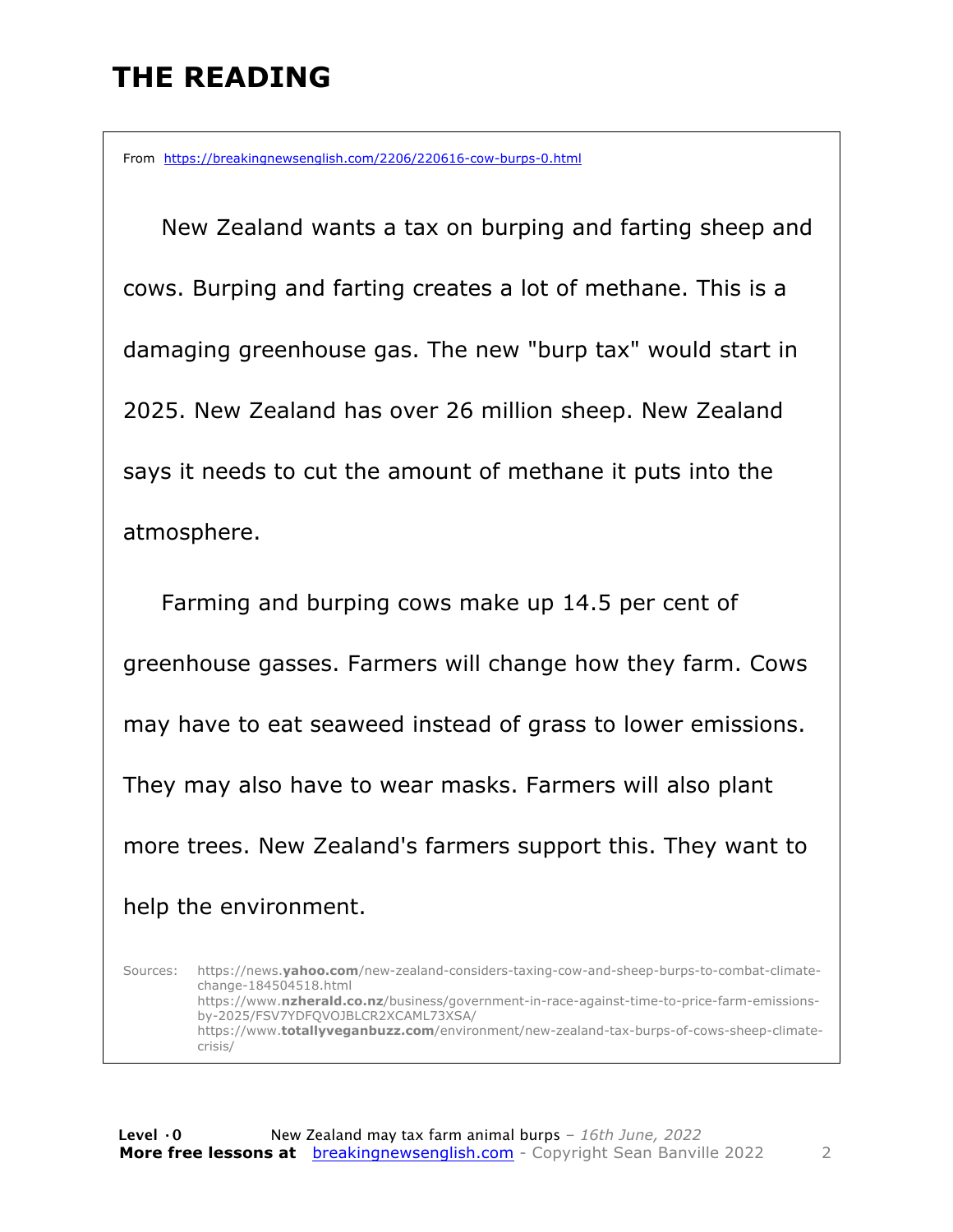# **PHRASE MATCHING**

From https://breakingnewsenglish.com/2206/220616-cow-burps-0.html

#### **PARAGRAPH ONE:**

1. New Zealand wants a tax 2. farting sheep 3. farting creates a lot 4. This is a damaging 5. The new "burp tax" would 6. New Zealand has over 7. it needs to 8. methane it puts into

#### **PARAGRAPH TWO:**

| 1. greenhouse                 |    | a. more trees      |
|-------------------------------|----|--------------------|
| 2. Farmers will change how    |    | b. emissions       |
| 3. eat seaweed                |    | c. the environment |
| 4. lower                      |    | d. gasses          |
| 5. They may also have to wear |    | e. support this    |
| 6. Farmers will also plant    | f. | instead of grass   |
| 7. farmers                    | q. | masks              |
| 8. They want to help          |    | h. they farm       |

- a. of methane
- b. start in 2025
- c. cut the amount
- d. and cows
- e. 26 million sheep
- f. on burping
- g. the atmosphere
- h. greenhouse gas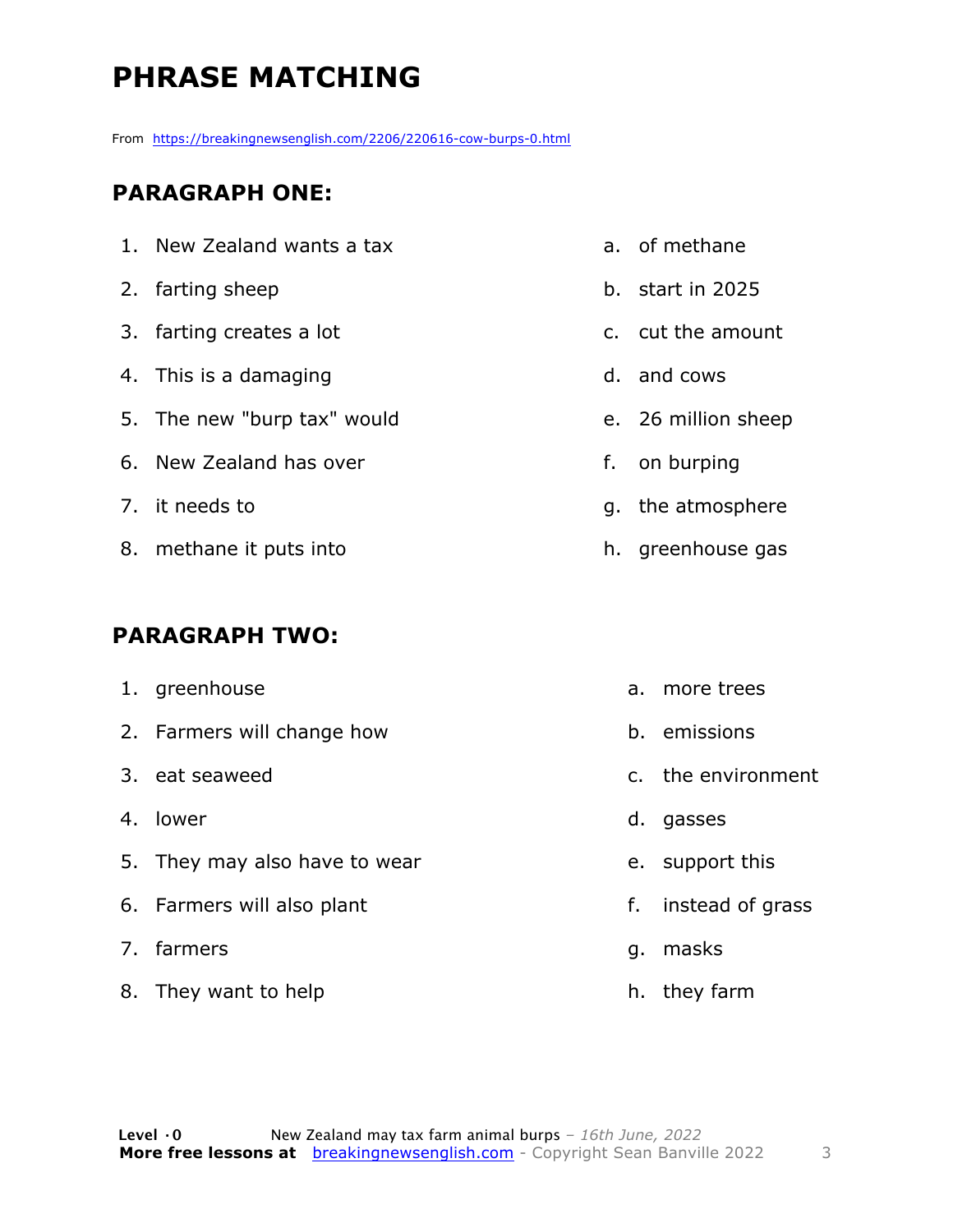# **LISTEN AND FILL IN THE GAPS**

From https://breakingnewsenglish.com/2206/220616-cow-burps-0.html

| New Zealand wants (1) _______________________ burping and                                                                                            |  |
|------------------------------------------------------------------------------------------------------------------------------------------------------|--|
| farting sheep and cows. Burping and farting creates                                                                                                  |  |
| (2) _____________________________ methane. This is a damaging                                                                                        |  |
| greenhouse gas. The $(3)$ ________________________ would start in                                                                                    |  |
| 2025. New Zealand (4) _________________________ million sheep. New                                                                                   |  |
| Zealand says it (5) __________________________ the amount of                                                                                         |  |
| methane it (6) _________________________________ atmosphere.                                                                                         |  |
|                                                                                                                                                      |  |
| greenhouse gasses. Farmers (8) _________________________ they                                                                                        |  |
| farm. Cows may (9) __________________________ seaweed instead of                                                                                     |  |
| grass to lower emissions. They may also                                                                                                              |  |
| masks. Farmers will<br>(10)<br><u> 1980 - Johann Barn, mars andrew Maria Barn, mars andrew Maria Barn, mars andrew Maria Barn, mars andrew Maria</u> |  |
|                                                                                                                                                      |  |
|                                                                                                                                                      |  |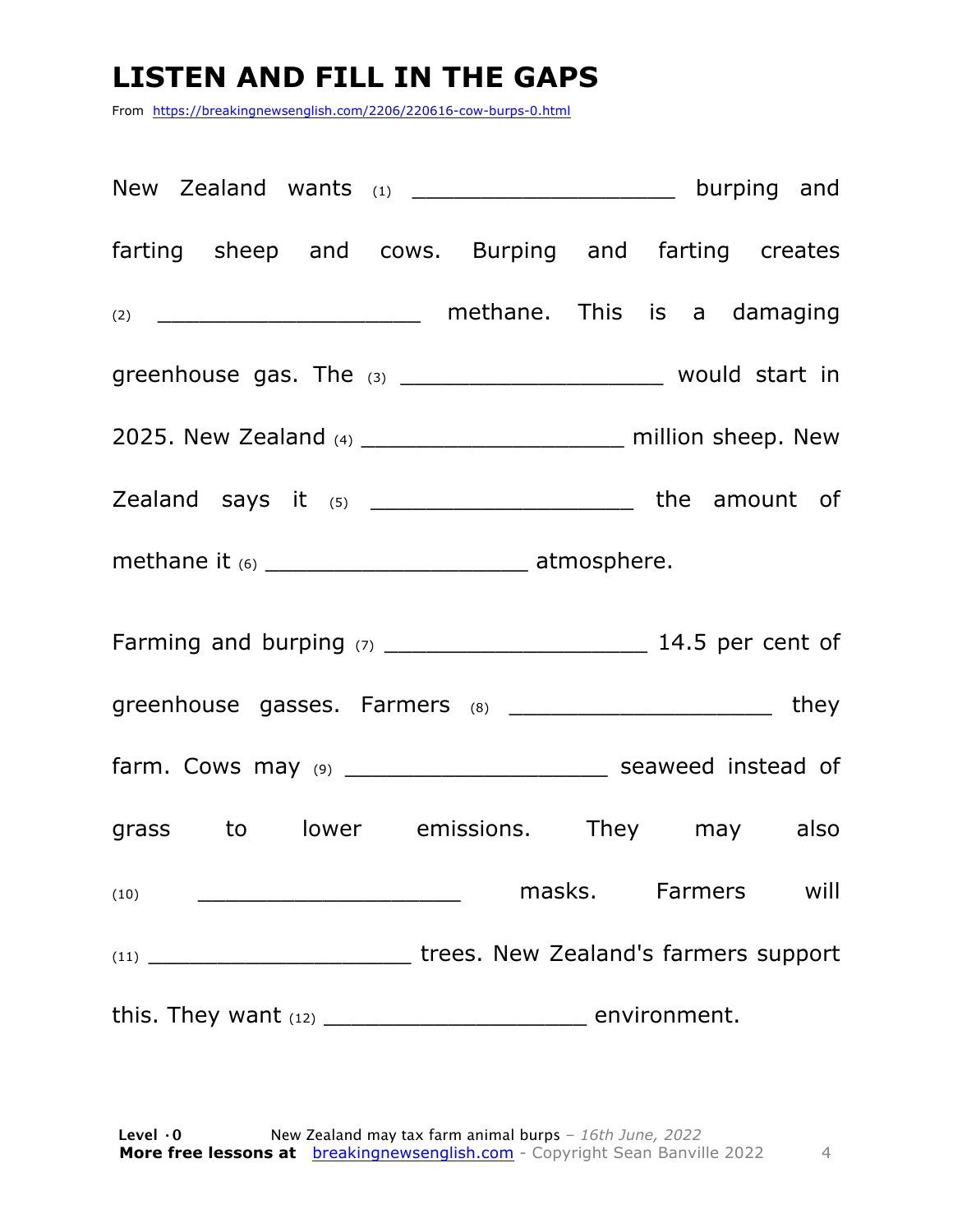# **PUT A SLASH ( / )WHERE THE SPACES ARE**

From https://breakingnewsenglish.com/2206/220616-cow-burps-0.html

NewZealandwantsataxonburpingandfartingsheepandcows.Burping

andfartingcreatesalotofmethane.Thisisadamaginggreenhousegas.T

henew"burptax"wouldstartin2025.NewZealandhasover26millionsh

eep.NewZealandsaysitneedstocuttheamountofmethaneitputsintoth

eatmosphere.Farmingandburpingcowsmakeup14.5percentofgreen

housegasses.Farmerswillchangehowtheyfarm.Cowsmayhavetoeat

seaweedinsteadofgrasstoloweremissions.Theymayalsohavetowear

masks.Farmerswillalsoplantmoretrees.NewZealand'sfarmerssuppo

rtthis.Theywanttohelptheenvironment.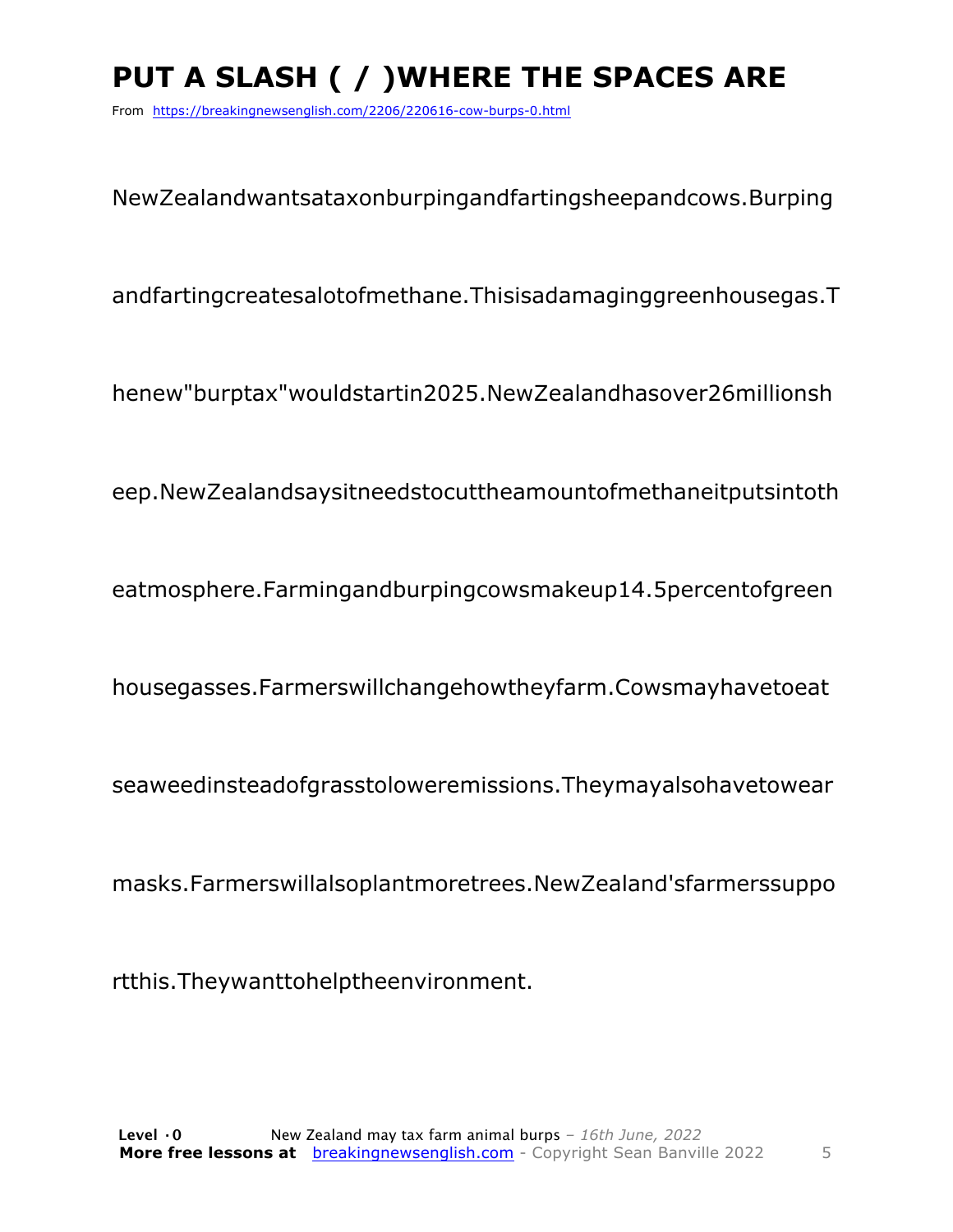# **COW BURPS SURVEY**

From https://breakingnewsenglish.com/2206/220616-cow-burps-0.html

Write five GOOD questions about cow burps in the table. Do this in pairs. Each student must write the questions on his / her own paper.

When you have finished, interview other students. Write down their answers.

|      | STUDENT 1 | STUDENT 2 | STUDENT 3 |
|------|-----------|-----------|-----------|
| Q.1. |           |           |           |
| Q.2. |           |           |           |
| Q.3. |           |           |           |
| Q.4. |           |           |           |
| Q.5. |           |           |           |

- Now return to your original partner and share and talk about what you found out. Change partners often.
- Make mini-presentations to other groups on your findings.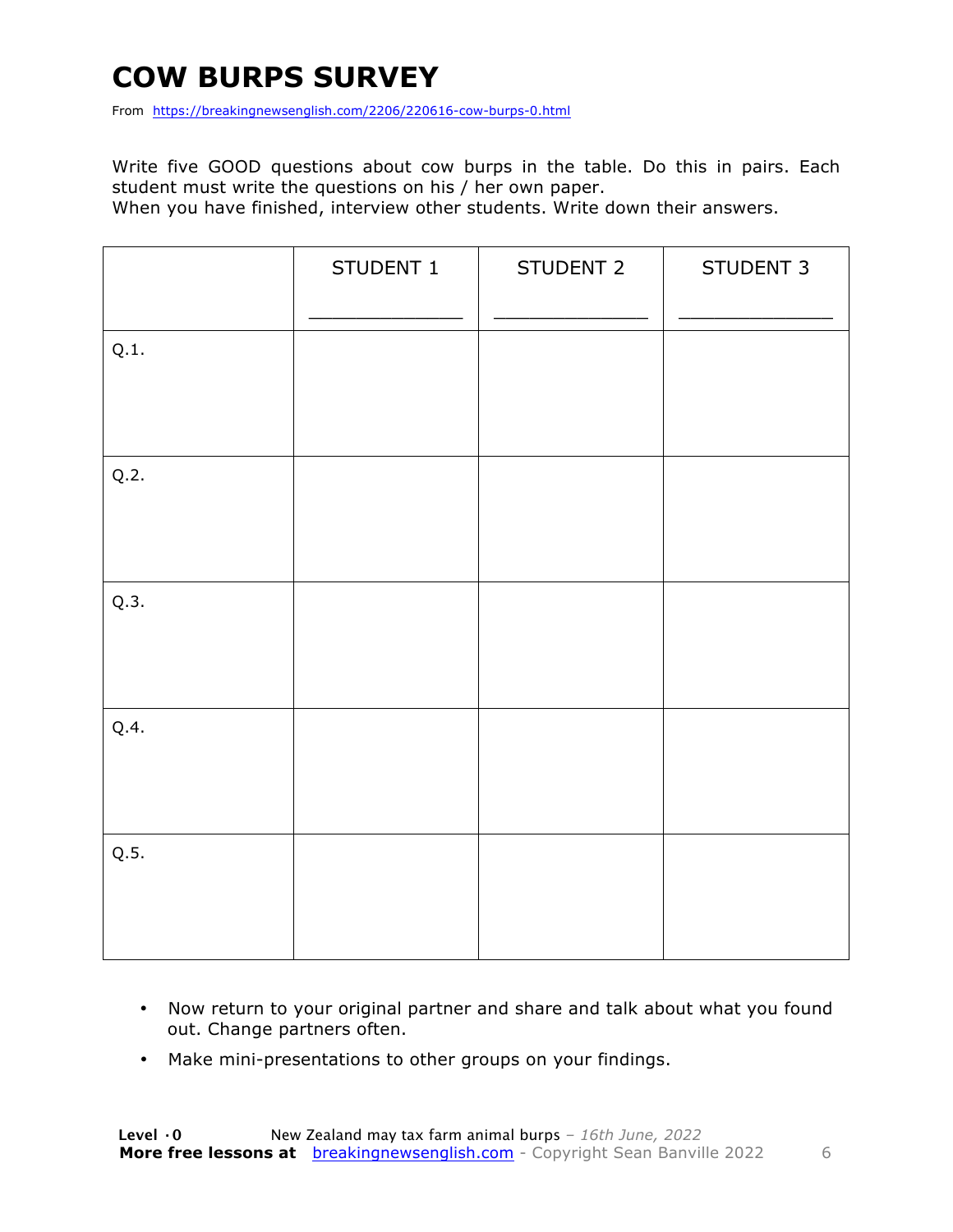### **WRITE QUESTIONS & ASK YOUR PARTNER(S)**

Student A: Do not show these to your speaking partner(s).

| a) |  |  |
|----|--|--|
| b) |  |  |
| c) |  |  |
| d) |  |  |
| e) |  |  |
| f) |  |  |

*New Zealand may tax farm animal burps – 16th June, 2022* More free lessons at breakingnewsenglish.com

# **WRITE QUESTIONS & ASK YOUR PARTNER(S)**

-----------------------------------------------------------------------------

Student B: Do not show these to your speaking partner(s).

| a) |  |  |
|----|--|--|
| b) |  |  |
| c) |  |  |
| d) |  |  |
| e) |  |  |
| f) |  |  |
|    |  |  |